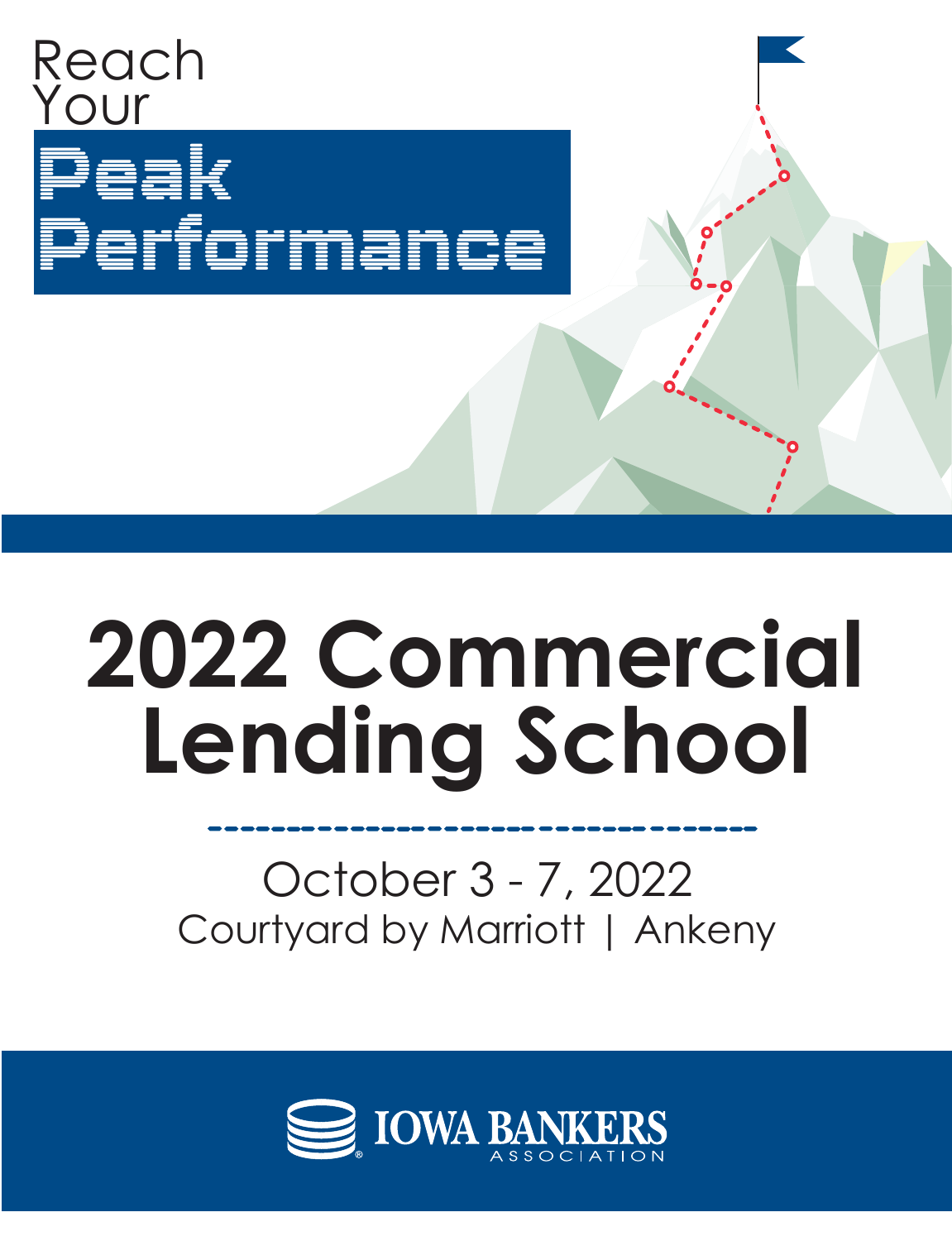# Information & Requirements

#### **DATE & LOCATION**

The Iowa Bankers Association (IBA) Commercial Lending School will be held October 3-7, 2022 at the Courtyard by Marriott, 2405 SE Creekview Drive, Ankeny, IA 50021. Phone: (515) 422-5555.

#### **PURPOSE AND PHILOSOPHY**

The purpose of the IBA Commercial Lending School is to prepare commercial lenders who have not been exposed to formal commercial lending education or lenders who want to broaden their commercial lending knowledge to serve efficiently and profitably as commercial loan officers by:

- 1. Developing a better understanding of the economy and how it affects the lending decision;
- 2. Developing an understanding of how a business is structured and how it competes;
- 3. Developing an understanding of the role of a company's management and how to analyze and evaluate that management - an important element in the lending decision;
- 4. Developing a thorough understanding of basic and advanced analytical techniques;
- 5. Providing an opportunity to apply these analytical techniques in a lending situation and to carry them forward in the pricing and structuring of a loan;
- 6. Developing an understanding of relationship banking -- how to meet and maintain multiple customer financial needs.

#### **ATTIRE**

While attending the school, please feel free to wear casual, comfortable attire.

#### **APPLICATION PROCESS**

Prospective students should complete a school application form and return it to the IBA office by September 2, 2022.

Return to: Attn: Jill Manternach Iowa Bankers Association PO Box 6200 Johnston, IA 50131-6200

Your application for admission will be reviewed by our advisory board and you will be notified of your acceptance by September 9, 2022. Any questions may be directed to Jill Manternach by calling (800) 532-1423 or email jmanternach@iowabankers.com.

#### **ADMISSION REQUIREMENTS**

The advisory board will decide on all applicants for admission based on the following:

- 1. Applicant must be an officer or employee of a bank, a bank holding company or an FDIC-insured depository; a staff member of the state banking dept., FDIC, Federal Reserve Bank, OCC, or of the Iowa Bankers Association or its subsidiaries.
- 2. This school assumes a working knowledge of commercial lending. It is not an introductory school. Due to the intensity of the school, each student must have completed coursework in Analyzing Financial Statements and should have the following:
	- An academic background that includes coursework in the area of basic accounting and basic economics.
	- A minimum of two years experience in commercial lending -- or
	- One year of commercial lending experience and attendance at IBA's Introduction to Commercial Lending School.
- 3. Applicant must have the recommendation of his/her financial institution's Chief Executive Officer (a signature line is provided on the application form for this purpose.)

Special circumstances considered on an individual basis.

#### **TUITION & APPLICATION**

Total enrollment fees are due when students file their application forms. Checks should be made payable to the Iowa Bankers Association and mailed to the IBA office with the application.

|            | Single  | No Housing |
|------------|---------|------------|
| Member     | \$1,650 | \$1,450    |
| Non-Member | \$3,300 | \$2,900    |

Fee includes tuition, lodging, registration, most meals and manual.

Any applicant not admitted to the school will receive a full refund. Any applicant withdrawing 30 days or more prior to the school will receive a full refund. If the applicant withdraws fewer than 30 days before the school begins, a \$200 non-refundable fee will be retained.

#### **QUESTIONS**

If you have questions or would like more information please contact IBA's Jill Manternach, Education Coordinator at 800- 532-1423 or jmanternach@iowabankers.com.

### *This institution does not discriminate with regard to race, gender, color, creed, national origin or age.*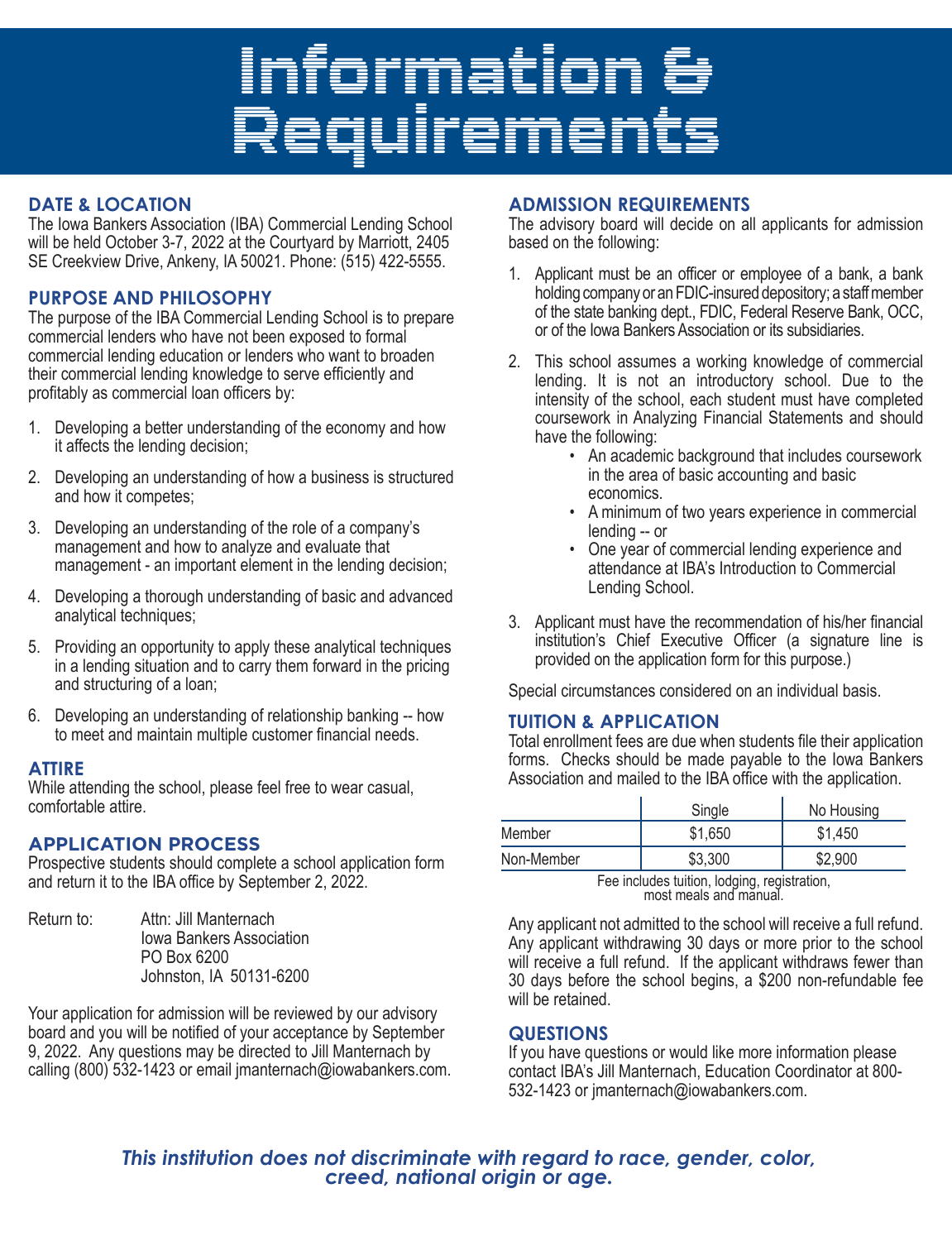# COURSE CURRICULUM

We are extremely fortunate to have John R. Barrickman, President, New Horizons Financial Group as the principal author of the curriculum design and content. Contributors to case studies and additional resources include Ann Kovich, John McCarter and Gary Maples. Instructors for the Iowa Bankers Association Commercial Lending School include: Dan Johnson, Executive Vice President, State Bank & Trust Co., Nevada, IA; Mike Wear, 39 Acres Corporation, Omaha, NE; James Klein, Executive Vice President, Cedar Rapids Bank & Trust, Cedar Rapids; Dan Quinlin, SVP Senior Lender, Iowa Falls State Bank, Iowa Falls.

#### **COMPANY STRATEGY**

This module explores business strategy, a key to success for any company. The module begins with a look at the role of business and competitive strategy, then defines three basic types of competitive strategies -- price, product differentiation, and product focus. The module then identifies the various characteristics of a company that should be considered when evaluating business strategy. Product, industry, market structure and position, return on assets, gross margin, and control over sales price and unit cost are all important components of the well-devised business strategy.

#### **CREDIT DISCIPLINE**

This module, the final one of the course, looks at the components of an effective credit administration process -- a written loan policy, an asset quality rating system, a formalized loan pricing system, an effective committee process, strong credit administration and loan review function, well-trained lending officers, and a positive lending environment. When combined, these components result in a quality loan portfolio. The integration of all the different aspects of credit administration is termed "credit discipline." An important element of credit discipline is fair lending -- ensuring that individual lending decisions are made in a fair and unbiased manner.

#### **EVALUATING MANAGEMENT**

This module examines the management process. The emphasis is on evaluating the management team, focusing on aspects of management such as skills, integrity, and core competence. The module also discusses tools available to the lender to evaluate management and monitor management performance.

#### **HISTORICAL FINANCIAL ANALYSIS**

Unlike previous modules, which covered the subjective aspect of financial analysis, this module considers the objective evaluation of a company's success in managing key variables. Historical financial analysis is the primary tool used in the objective evaluation. This analysis utilizes tools that include comparative/common-size, income statement/balance sheet, cash flow, ratio, break-even, sustainable growth, and personal financial statements and tax returns analysis.

#### **LOAN STRUCTURE**

Previous modules have focused on understanding the borrower's business and quantifying the borrower's willingness and ability to repay debt. Equally important is structuring the loan to ensure that the amount of the loan is appropriate, primary and secondary sources of payment have been identified, and the term of the loan is reasonable. This module defines loan support and identifies those situations where loan support may be required. It then presents four elements of loan support -- collateral, guaranty, loan agreement, and subordination agreement.

#### **RESPONSIBLE COMMERCIAL REAL ESTATE LENDING**

Commercial real estate lending including financing owner occupied real estate, income property and acquisition/development/ construction has been a significant source of loan volume and income for many banks. Unfortunately, this type of lending has also been a source of significant loan losses. This module will discuss responsibly financing the three broad types of commercial real estate property. The module will address information requirements, underwriting and monitoring these types of loans and will also focus on assessing environmental risks and appraisals.

#### **PROBLEM LOANS**

Although problem loans are not always preventable, lenders can minimize losses with good underwriting, active monitoring, early problem loan identification, and aggressive corrective action. This module draws on earlier material and presents new information to show how problem loans can be identified and what can be done to curtail losses -- from meeting with the borrower to maximizing recovery in the event of bankruptcy.

#### **SENSITIVITY ANALYSIS**

Sensitivity Analysis focuses on quantification of the borrower's ability to make future payments based on past financial performance. This module first explores the concept by describing the information and tools needed to do a sensitivity analysis. It then explores in-depth tools of particular utility -- pro formas, projections, and cash budgets.

#### **THE EXTERNAL ENVIRONMENT**

This module begins with an overview of the business of banking and a brief introduction to the elements of the loan evaluation process, which forms the foundation for the Commercial Lending curriculum. The module then shifts to an examination of the external environment in which businesses operate. This overall perspective on the external environment includes a look at the operation of the economy, types and causes of economic fluctuations, government alternatives to influence economic activity, and the tools available to monitor economic activity and predict future trends.

#### **THE TYPICAL BUSINESS**

Each type of business and industry has a unique mix of assets, liabilities, margins, asset utilization, and financial leverage. It is essential that the lender understand these critical differences among businesses. This module begins by reviewing the relationship between the lender and business customer. The module examines how the typical business operates, focusing on the operating, fixed asset, profit, life, and cash cycles. It identifies key variables that will be critical to the success of the business. The module demonstrates how financing needs arise, and defines the source of repayment and the appropriate loan structure to meet financing needs.

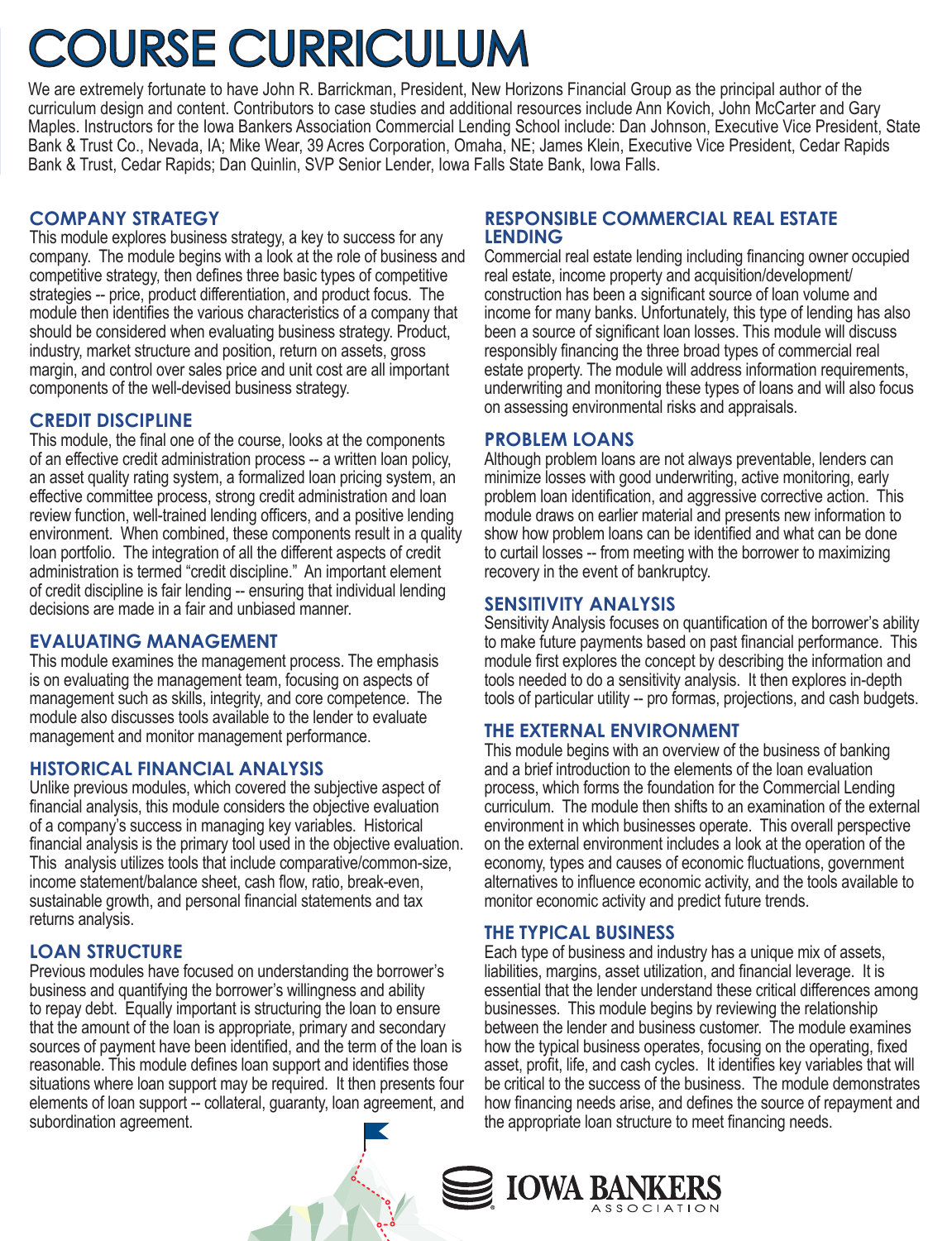# **2022 Commercial Lending School**



**Chair** Mike Kellor Community Bank & Trust Co., Muscatine

**Members** Cody Davis American National Bank, Omaha

Al Kiewiet GNB Bank, Grundy Center

Matt Maiers DeWitt Bank & Trust Co., DeWitt

Rick Maynard GNB Bank, Grundy Center

Brooke McLaughlin Cedar Rapids Bank & Trust, Cedar Rapids

**Past Chair** Mike Ludeking Decorah Bank & Trust Co., Decorah

Melissa Moretz First Citizens Bank, Mason City

Jack Plagge City State Bank, Grimes

Andy Roach Kerndt Brothers Bank, Cedar Rapids

Sara Shaw First Citizens Bank, Mason City

Will Thomson Two Rivers Bank & Trust, Des Moines

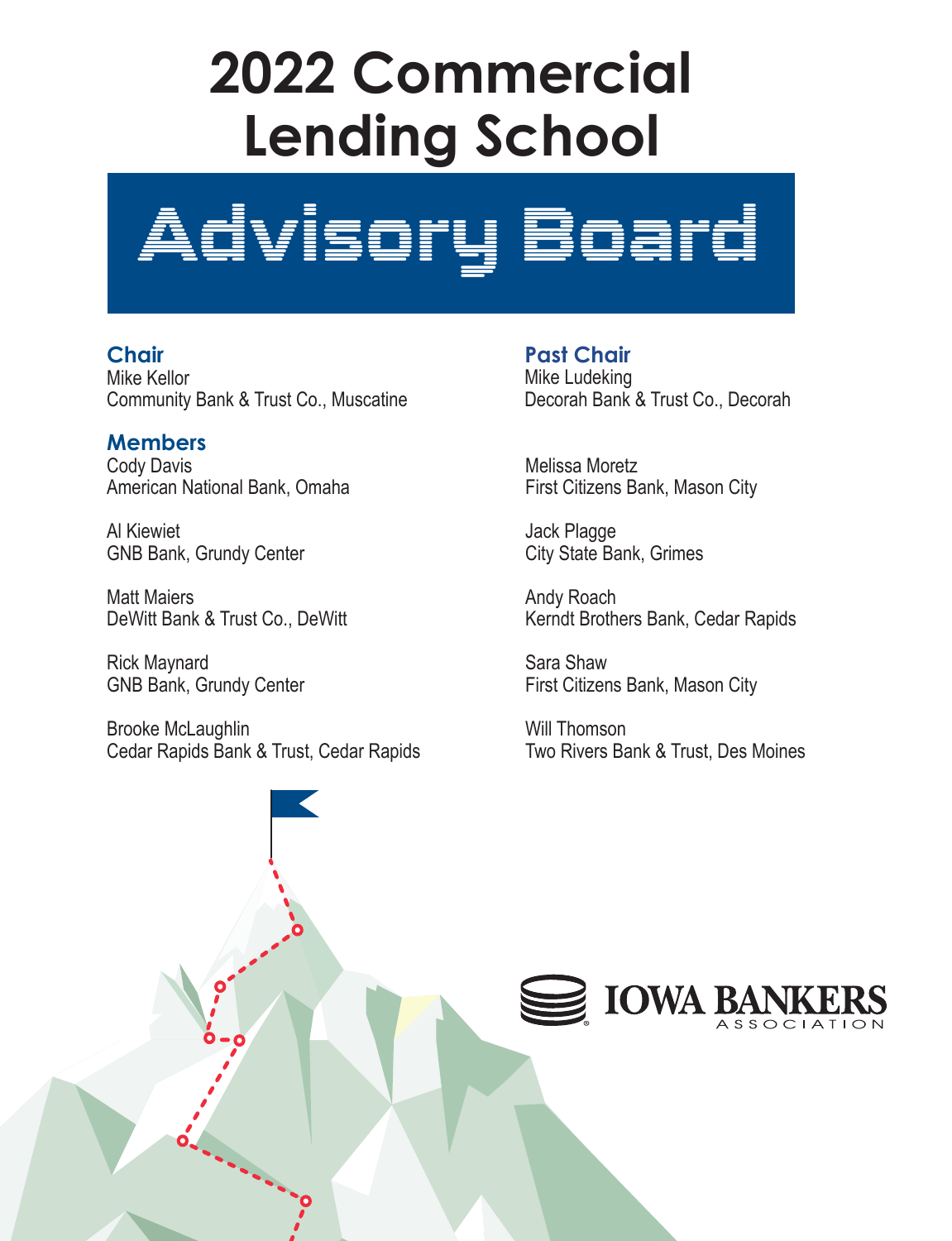| Application                                                                                                                                                                                                                                                                                                                                                                                                                                                     | Reach Your<br>Peak Performance<br><b>2022 Commercial Lending School</b><br>October 3 - 7, 2022<br>Courtyard by Marriott   Ankeny | <b>Room and Board</b><br>Single Room No Housing<br>Do you need a room for Sun, 10/2?<br>$\blacksquare$ Yes<br>$\n  No\n$<br>Class starts at 9:00am Monday 10/3<br><b>IOWA BANKERS</b>                                         |  |  |  |  |  |
|-----------------------------------------------------------------------------------------------------------------------------------------------------------------------------------------------------------------------------------------------------------------------------------------------------------------------------------------------------------------------------------------------------------------------------------------------------------------|----------------------------------------------------------------------------------------------------------------------------------|-------------------------------------------------------------------------------------------------------------------------------------------------------------------------------------------------------------------------------|--|--|--|--|--|
|                                                                                                                                                                                                                                                                                                                                                                                                                                                                 |                                                                                                                                  |                                                                                                                                                                                                                               |  |  |  |  |  |
|                                                                                                                                                                                                                                                                                                                                                                                                                                                                 |                                                                                                                                  |                                                                                                                                                                                                                               |  |  |  |  |  |
|                                                                                                                                                                                                                                                                                                                                                                                                                                                                 |                                                                                                                                  |                                                                                                                                                                                                                               |  |  |  |  |  |
|                                                                                                                                                                                                                                                                                                                                                                                                                                                                 |                                                                                                                                  |                                                                                                                                                                                                                               |  |  |  |  |  |
|                                                                                                                                                                                                                                                                                                                                                                                                                                                                 |                                                                                                                                  |                                                                                                                                                                                                                               |  |  |  |  |  |
|                                                                                                                                                                                                                                                                                                                                                                                                                                                                 |                                                                                                                                  | Emergency Contact Name___________________________Emergency Contact Number _________________________                                                                                                                           |  |  |  |  |  |
|                                                                                                                                                                                                                                                                                                                                                                                                                                                                 | If you require special accommodations, such as handicap accessibility, or have special dietary needs,                            |                                                                                                                                                                                                                               |  |  |  |  |  |
|                                                                                                                                                                                                                                                                                                                                                                                                                                                                 |                                                                                                                                  |                                                                                                                                                                                                                               |  |  |  |  |  |
|                                                                                                                                                                                                                                                                                                                                                                                                                                                                 |                                                                                                                                  |                                                                                                                                                                                                                               |  |  |  |  |  |
|                                                                                                                                                                                                                                                                                                                                                                                                                                                                 |                                                                                                                                  |                                                                                                                                                                                                                               |  |  |  |  |  |
| In applying for admission to this school, I understand that I will be expected to attend all classes, to prepare<br>assigned work, and to abide in all respects by the standards established by the school. I understand that the<br>school advisory board reserves the right to expel any student whose conduct is unprofessional while attending<br>the school. I also understand my signature allows the IBA to release my completion status to my employer. |                                                                                                                                  |                                                                                                                                                                                                                               |  |  |  |  |  |
|                                                                                                                                                                                                                                                                                                                                                                                                                                                                 |                                                                                                                                  |                                                                                                                                                                                                                               |  |  |  |  |  |
| The submission of this application has been approved by the bank. (To be signed by the president, CEO,<br>department head, personnel officer or other executive authorized by the bank.)                                                                                                                                                                                                                                                                        |                                                                                                                                  |                                                                                                                                                                                                                               |  |  |  |  |  |
|                                                                                                                                                                                                                                                                                                                                                                                                                                                                 |                                                                                                                                  |                                                                                                                                                                                                                               |  |  |  |  |  |
|                                                                                                                                                                                                                                                                                                                                                                                                                                                                 |                                                                                                                                  |                                                                                                                                                                                                                               |  |  |  |  |  |
| Return application and payment by September 2, 2022 to:<br>ATTN: Jill Manternach, Iowa Bankers Association, PO Box 6200, Johnston, IA 50131-6200                                                                                                                                                                                                                                                                                                                |                                                                                                                                  |                                                                                                                                                                                                                               |  |  |  |  |  |
|                                                                                                                                                                                                                                                                                                                                                                                                                                                                 |                                                                                                                                  | Your application for admission will be reviewed by our advisory board in the near future. You will be notified of your acceptance by September 9, 2022 Any questions may be directed to: Jill Manternach at (800) 532-1423 or |  |  |  |  |  |

Registration in Iowa Bankers Association (IBA) events and activities constitutes an agreement by the attendee to the IBA's use and distribution, both current and future, of the attendee's image or voice in photographs, videotapes, electronic rĕproductions and audiotapes of such events and activities. Please check<br>iowabankers.com for more details.